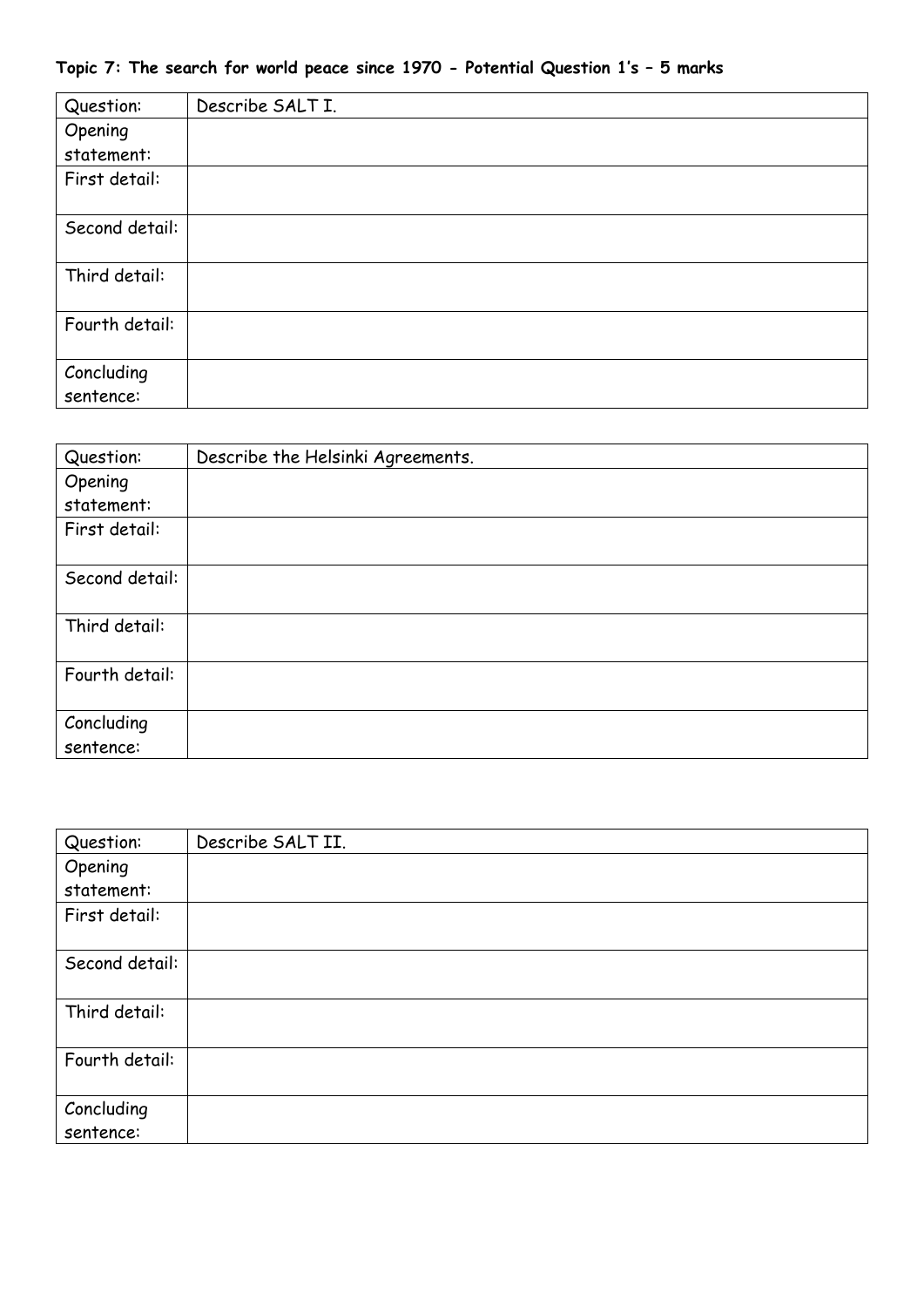| Question:               | Describe ping-pong diplomacy. |
|-------------------------|-------------------------------|
| Opening                 |                               |
| statement:              |                               |
| First detail:           |                               |
|                         |                               |
| Second detail:          |                               |
|                         |                               |
| Third detail:           |                               |
| Fourth detail:          |                               |
| Concluding<br>sentence: |                               |

| Question:               | Describe the Soviet invasion of Afghanistan. |
|-------------------------|----------------------------------------------|
| Opening                 |                                              |
| statement:              |                                              |
| First detail:           |                                              |
| Second detail:          |                                              |
| Third detail:           |                                              |
| Fourth detail:          |                                              |
| Concluding<br>sentence: |                                              |

| Question:               | Describe Strategic Defence Initiative (SDI). |
|-------------------------|----------------------------------------------|
| Opening                 |                                              |
| statement:              |                                              |
| First detail:           |                                              |
| Second detail:          |                                              |
| Third detail:           |                                              |
| Fourth detail:          |                                              |
| Concluding<br>sentence: |                                              |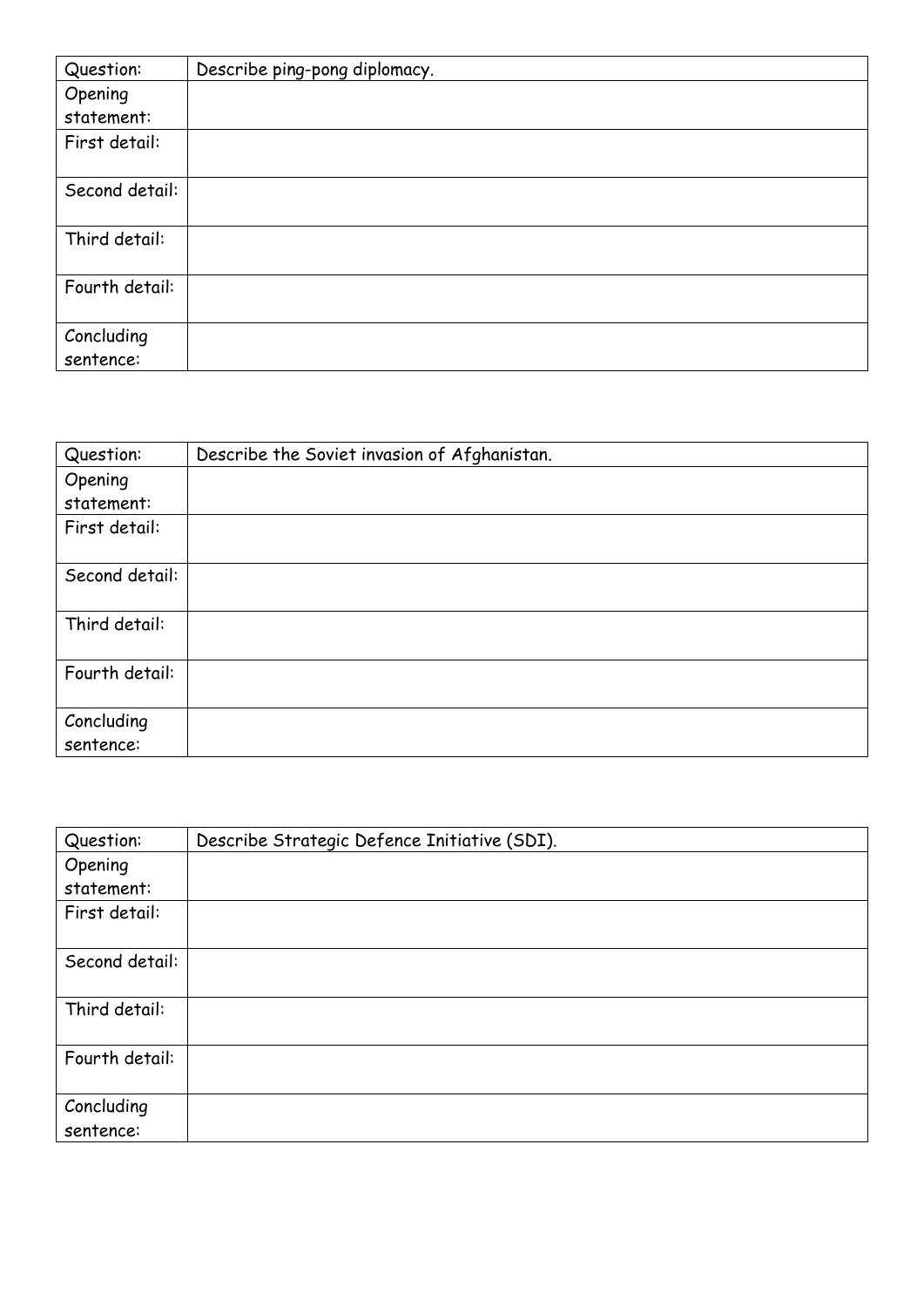| Question:      | Describe Gorbachev's policies. |
|----------------|--------------------------------|
| Opening        |                                |
| statement:     |                                |
| First detail:  |                                |
|                |                                |
| Second detail: |                                |
| Third detail:  |                                |
|                |                                |
| Fourth detail: |                                |
|                |                                |
| Concluding     |                                |
| sentence:      |                                |

| Question:               | Describe the end of the arms race. |
|-------------------------|------------------------------------|
| Opening                 |                                    |
| statement:              |                                    |
| First detail:           |                                    |
| Second detail:          |                                    |
| Third detail:           |                                    |
| Fourth detail:          |                                    |
| Concluding<br>sentence: |                                    |

| Question:               | Describe the collapse of communism in Eastern Europe. |
|-------------------------|-------------------------------------------------------|
| Opening                 |                                                       |
| statement:              |                                                       |
| First detail:           |                                                       |
| Second detail:          |                                                       |
| Third detail:           |                                                       |
| Fourth detail:          |                                                       |
| Concluding<br>sentence: |                                                       |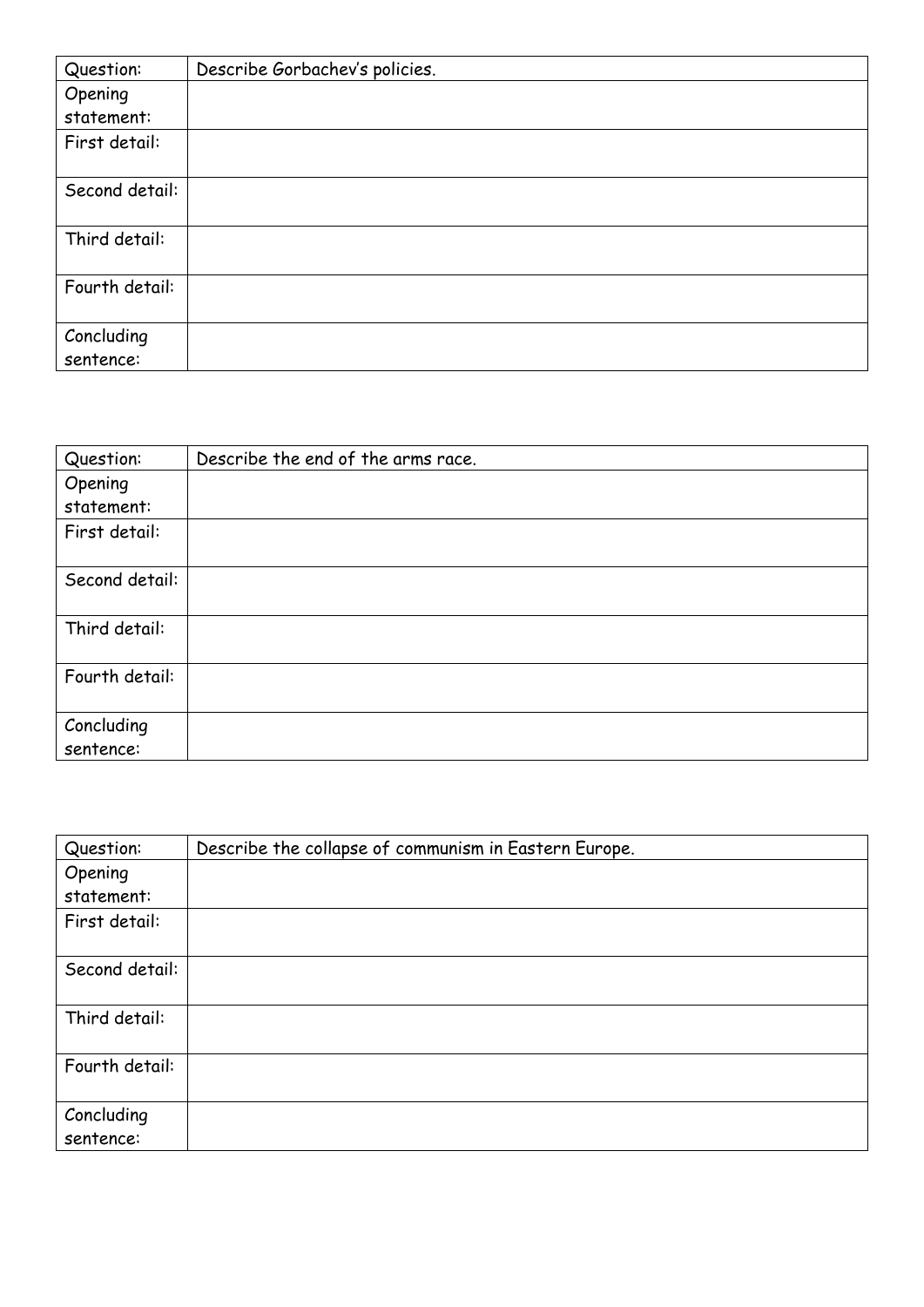| Question:      | Describe the collapse of the USSR. |
|----------------|------------------------------------|
| Opening        |                                    |
| statement:     |                                    |
| First detail:  |                                    |
|                |                                    |
| Second detail: |                                    |
|                |                                    |
| Third detail:  |                                    |
|                |                                    |
| Fourth detail: |                                    |
|                |                                    |
| Concluding     |                                    |
| sentence:      |                                    |

| Question:               | Describe the events of the siege of the US Embassy in Tehran. |
|-------------------------|---------------------------------------------------------------|
| Opening                 |                                                               |
| statement:              |                                                               |
| First detail:           |                                                               |
| Second detail:          |                                                               |
| Third detail:           |                                                               |
| Fourth detail:          |                                                               |
| Concluding<br>sentence: |                                                               |

| Question:               | Describe the Gulf War 1990-1991. |
|-------------------------|----------------------------------|
| Opening                 |                                  |
| statement:              |                                  |
| First detail:           |                                  |
| Second detail:          |                                  |
| Third detail:           |                                  |
| Fourth detail:          |                                  |
| Concluding<br>sentence: |                                  |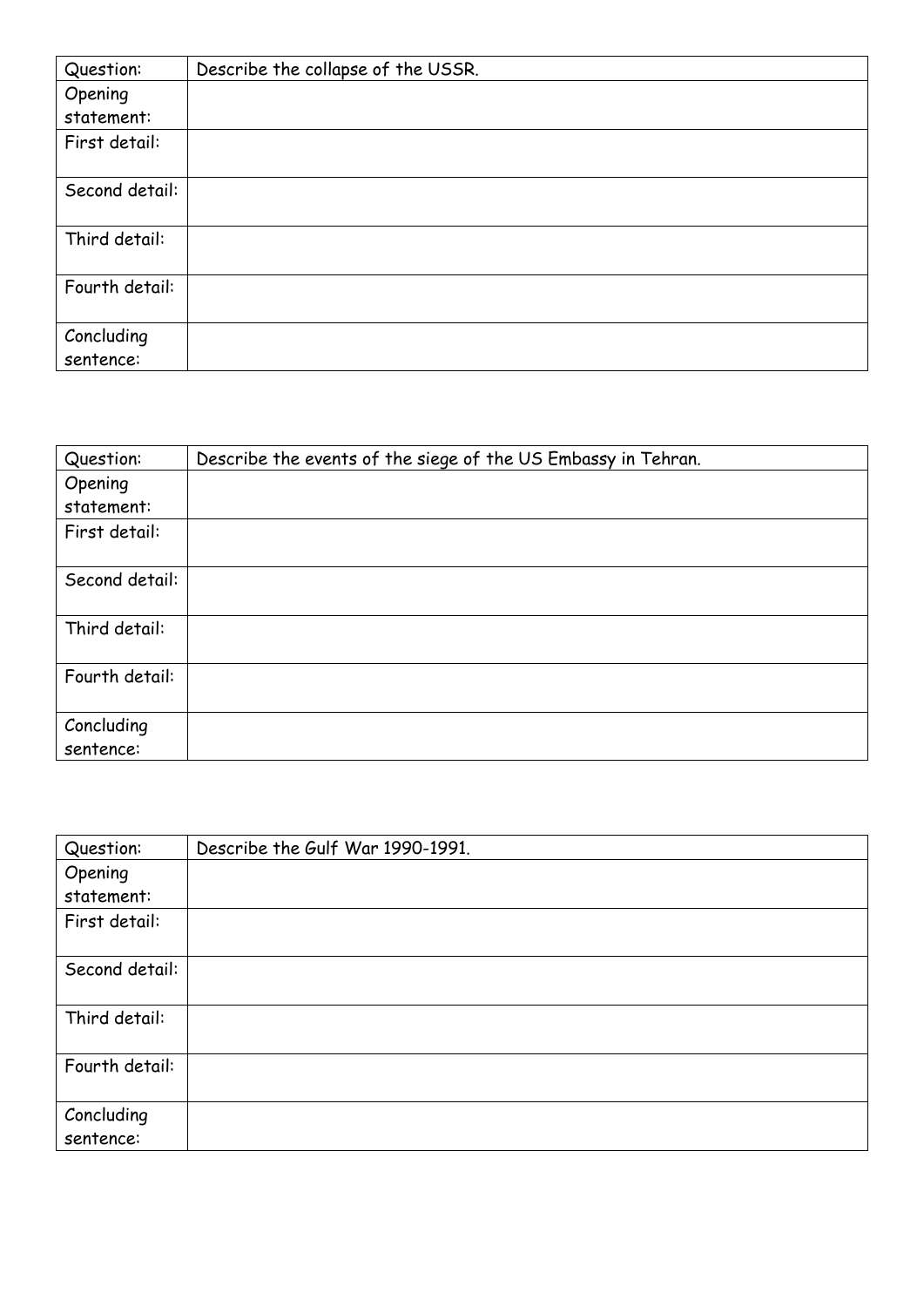## **Topic 7: The search for world peace since 1970 - Potential Question 2's – 6 marks**

| Question:        | How far did the Helsinki Agreements reduce tension between the USA and<br>USSR? |  |
|------------------|---------------------------------------------------------------------------------|--|
| Opening -        |                                                                                 |  |
| address how far: |                                                                                 |  |
| First point and  |                                                                                 |  |
| detail:          |                                                                                 |  |
| Address how far  |                                                                                 |  |
| based on first   |                                                                                 |  |
| point:           |                                                                                 |  |
| Second point and |                                                                                 |  |
| detail:          |                                                                                 |  |
| Address how far  |                                                                                 |  |
| based on second  |                                                                                 |  |
| point:           |                                                                                 |  |
| Conclusion -     |                                                                                 |  |
| address how far: |                                                                                 |  |

| Question:        | How far did US-Sino relations improve in the 1970s? |
|------------------|-----------------------------------------------------|
| Opening -        |                                                     |
| address how far: |                                                     |
| First point and  |                                                     |
| detail:          |                                                     |
| Address how far  |                                                     |
| based on first   |                                                     |
| point:           |                                                     |
| Second point and |                                                     |
| detail:          |                                                     |
| Address how far  |                                                     |
| based on second  |                                                     |
| point:           |                                                     |
| Conclusion -     |                                                     |
| address how far: |                                                     |

| Question:        | How far did relations in the Cold War worsen between 1979-1985? |
|------------------|-----------------------------------------------------------------|
| Opening -        |                                                                 |
| address how far: |                                                                 |
| First point and  |                                                                 |
| detail:          |                                                                 |
| Address how far  |                                                                 |
| based on first   |                                                                 |
| point:           |                                                                 |
| Second point and |                                                                 |
| detail:          |                                                                 |
| Address how far  |                                                                 |
| based on second  |                                                                 |
| point:           |                                                                 |
| Conclusion -     |                                                                 |
| address how far: |                                                                 |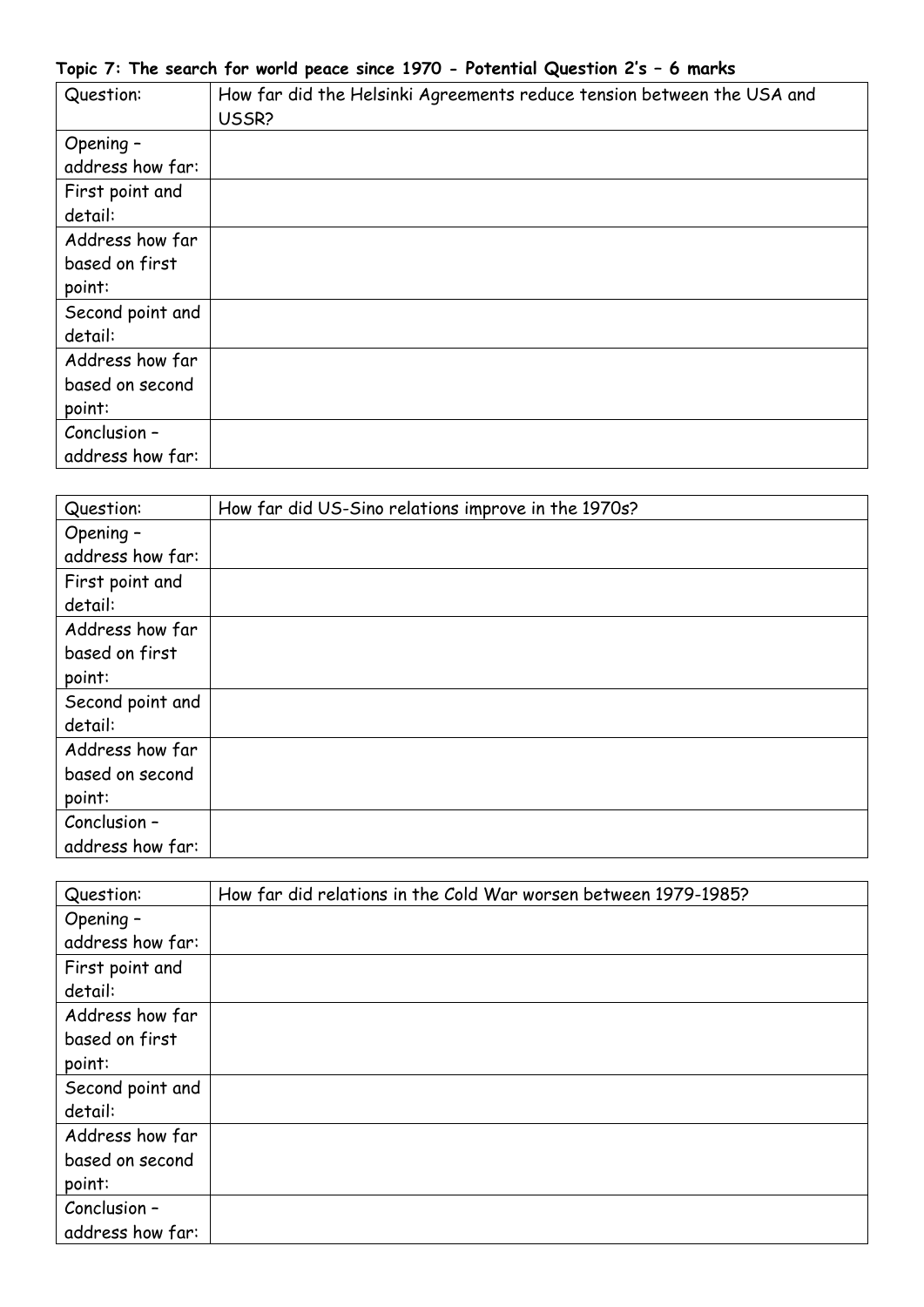| Question:        | How far did relations in the Cold War improve between 1985-1991? |
|------------------|------------------------------------------------------------------|
| Opening -        |                                                                  |
| address how far: |                                                                  |
| First point and  |                                                                  |
| detail:          |                                                                  |
| Address how far  |                                                                  |
| based on first   |                                                                  |
| point:           |                                                                  |
| Second point and |                                                                  |
| detail:          |                                                                  |
| Address how far  |                                                                  |
| based on second  |                                                                  |
| point:           |                                                                  |
| Conclusion -     |                                                                  |
| address how far: |                                                                  |

| Question:        | How far did tension increase in the Middle East between 1979-1991? |
|------------------|--------------------------------------------------------------------|
| Opening -        |                                                                    |
| address how far: |                                                                    |
| First point and  |                                                                    |
| detail:          |                                                                    |
| Address how far  |                                                                    |
| based on first   |                                                                    |
| point:           |                                                                    |
| Second point and |                                                                    |
| detail:          |                                                                    |
| Address how far  |                                                                    |
| based on second  |                                                                    |
| point:           |                                                                    |
| Conclusion -     |                                                                    |
| address how far: |                                                                    |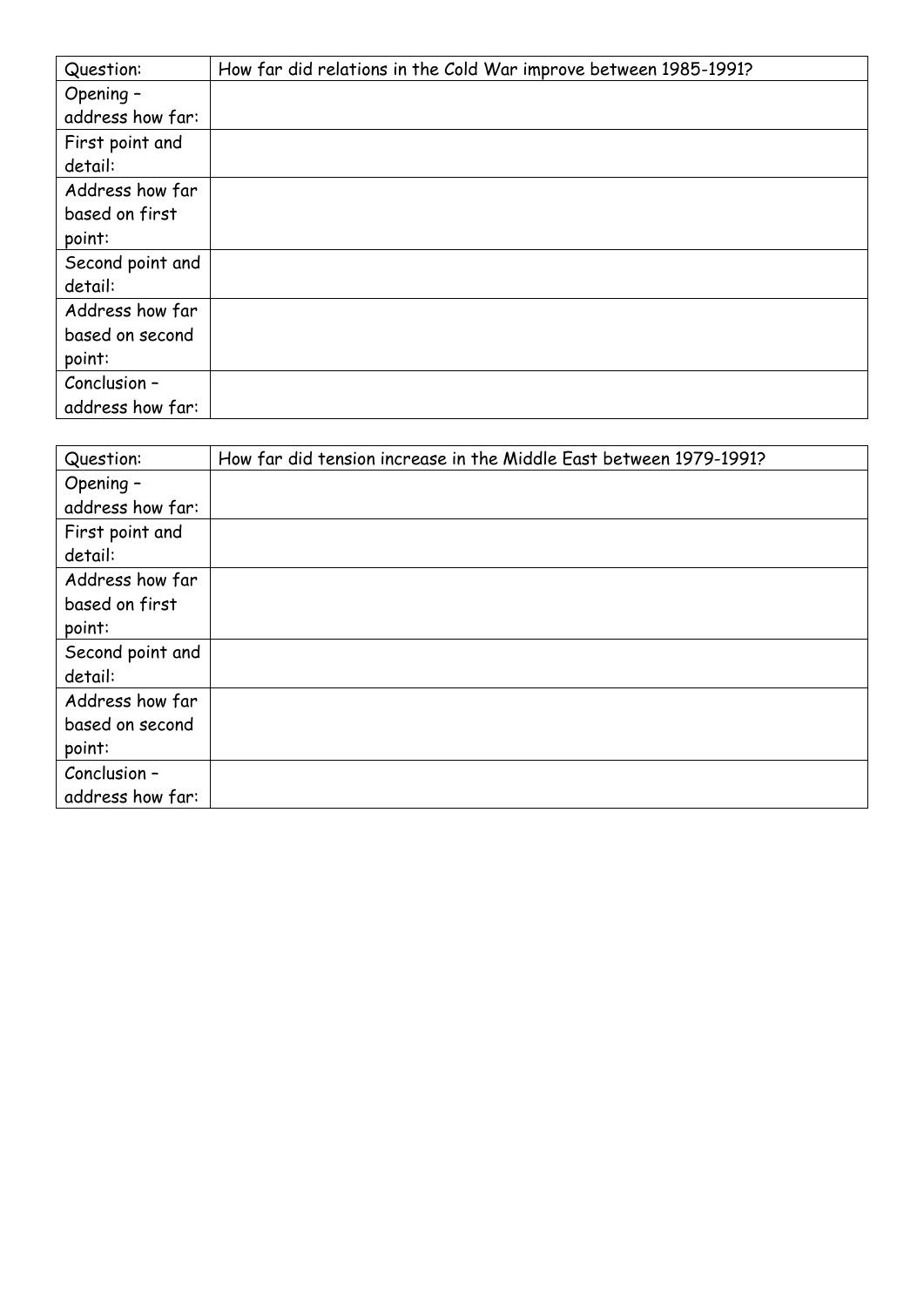| Question:      | The agreements of Détente which reduced tension in the Cold War included:<br>SALTI<br>$\bullet$<br>Helsinki Agreements<br>SALTII<br>Arrange these developments in order of their significance in reducing tension in the<br>Cold War. |
|----------------|---------------------------------------------------------------------------------------------------------------------------------------------------------------------------------------------------------------------------------------|
| First choice:  |                                                                                                                                                                                                                                       |
| Detail for     |                                                                                                                                                                                                                                       |
| first choice:  |                                                                                                                                                                                                                                       |
| Why first      |                                                                                                                                                                                                                                       |
| choice is most |                                                                                                                                                                                                                                       |
| significant:   |                                                                                                                                                                                                                                       |
| Second choice: |                                                                                                                                                                                                                                       |
| Detail for     |                                                                                                                                                                                                                                       |
| first choice:  |                                                                                                                                                                                                                                       |
| Why first      |                                                                                                                                                                                                                                       |
| choice is most |                                                                                                                                                                                                                                       |
| significant:   |                                                                                                                                                                                                                                       |
| Third choice:  |                                                                                                                                                                                                                                       |
| Detail for     |                                                                                                                                                                                                                                       |
| third choice:  |                                                                                                                                                                                                                                       |
| Why third      |                                                                                                                                                                                                                                       |
| choice is most |                                                                                                                                                                                                                                       |
| significant:   |                                                                                                                                                                                                                                       |

| Question:      | Relations between the USA and the USSR worsened in the period 1979-1985 due to:<br>Soviet invasion of Afghanistan<br>US reaction to the Soviet invasion of Afghanistan<br>Reagan's Strategic Defence Initiative (SDI)<br>Arrange these into order of their significance in increasing Cold War tension. |  |
|----------------|---------------------------------------------------------------------------------------------------------------------------------------------------------------------------------------------------------------------------------------------------------------------------------------------------------|--|
| First choice:  |                                                                                                                                                                                                                                                                                                         |  |
| Detail for     |                                                                                                                                                                                                                                                                                                         |  |
| first choice:  |                                                                                                                                                                                                                                                                                                         |  |
| Why first      |                                                                                                                                                                                                                                                                                                         |  |
| choice is most |                                                                                                                                                                                                                                                                                                         |  |
| significant:   |                                                                                                                                                                                                                                                                                                         |  |
| Second choice: |                                                                                                                                                                                                                                                                                                         |  |
| Detail for     |                                                                                                                                                                                                                                                                                                         |  |
| first choice:  |                                                                                                                                                                                                                                                                                                         |  |
| Why first      |                                                                                                                                                                                                                                                                                                         |  |
| choice is most |                                                                                                                                                                                                                                                                                                         |  |
| significant:   |                                                                                                                                                                                                                                                                                                         |  |
| Third choice:  |                                                                                                                                                                                                                                                                                                         |  |
| Detail for     |                                                                                                                                                                                                                                                                                                         |  |
| third choice:  |                                                                                                                                                                                                                                                                                                         |  |
| Why third      |                                                                                                                                                                                                                                                                                                         |  |
| choice is most |                                                                                                                                                                                                                                                                                                         |  |
| significant:   |                                                                                                                                                                                                                                                                                                         |  |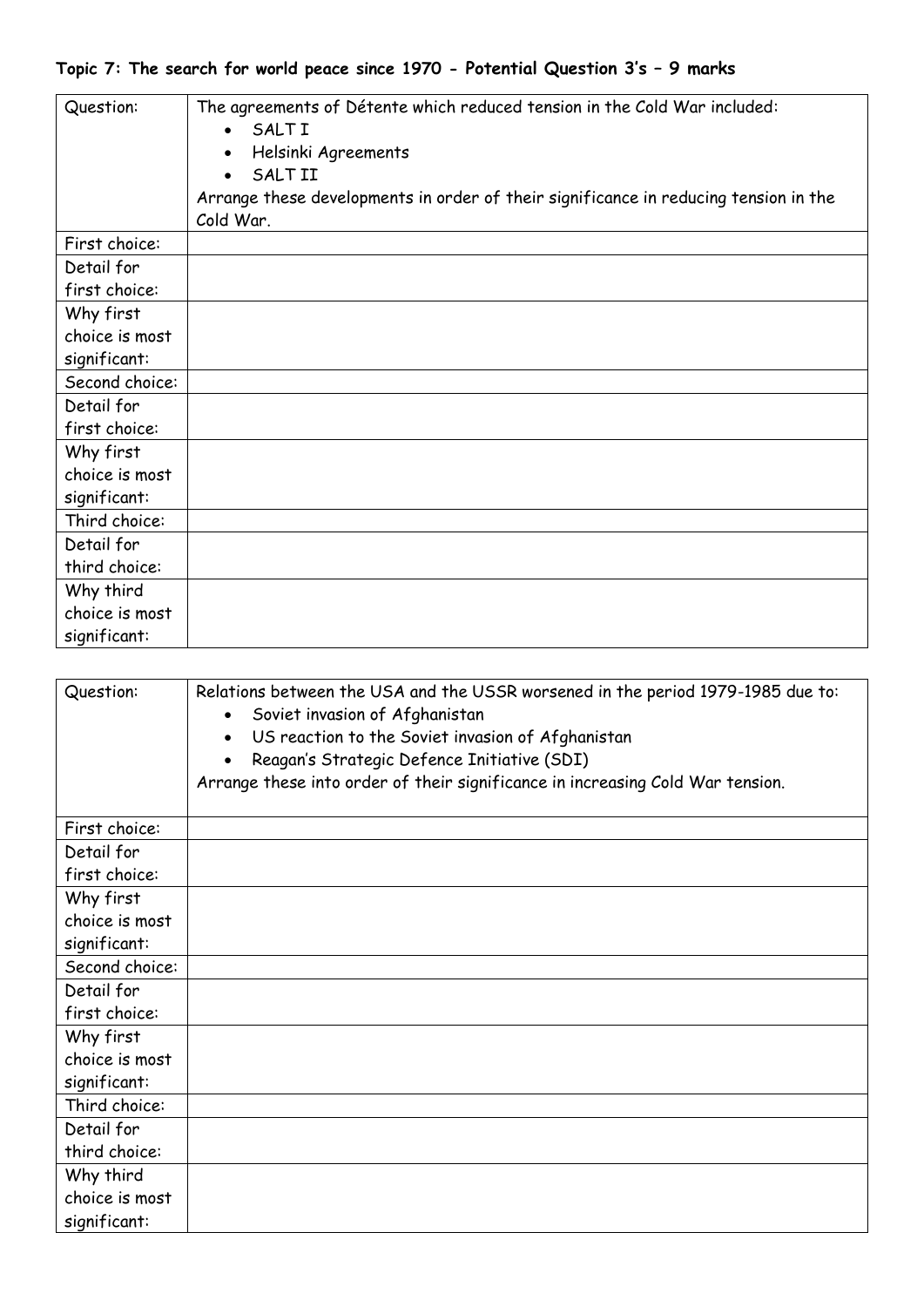| Question:      | Relations between the USA and the USSR improved in the years 1985-1991 due to:<br>Gorbachev's policies<br>End of the arms race<br>Collapse of communism in Eastern Europe |
|----------------|---------------------------------------------------------------------------------------------------------------------------------------------------------------------------|
|                | Arrange these developments in order of their responsibility in improving relations                                                                                        |
|                | between the USA and the USSR between 1985-1991.                                                                                                                           |
| First choice:  |                                                                                                                                                                           |
| Detail for     |                                                                                                                                                                           |
| first choice:  |                                                                                                                                                                           |
| Why first      |                                                                                                                                                                           |
| choice is most |                                                                                                                                                                           |
| significant:   |                                                                                                                                                                           |
| Second choice: |                                                                                                                                                                           |
| Detail for     |                                                                                                                                                                           |
| first choice:  |                                                                                                                                                                           |
| Why first      |                                                                                                                                                                           |
| choice is most |                                                                                                                                                                           |
| significant:   |                                                                                                                                                                           |
| Third choice:  |                                                                                                                                                                           |
| Detail for     |                                                                                                                                                                           |
| third choice:  |                                                                                                                                                                           |
| Why third      |                                                                                                                                                                           |
| choice is most |                                                                                                                                                                           |
| significant:   |                                                                                                                                                                           |

| Question:      | US foreign policy focused on the Middle East due to:<br>The Soviet invasion of Afghanistan in 1979<br>Iran 1979-1981<br>The Gulf War 1990-1991 |
|----------------|------------------------------------------------------------------------------------------------------------------------------------------------|
|                | Arrange these developments in order of their significance in focusing US foreign                                                               |
|                | policy on the Middle East.                                                                                                                     |
| First choice:  |                                                                                                                                                |
| Detail for     |                                                                                                                                                |
| first choice:  |                                                                                                                                                |
| Why first      |                                                                                                                                                |
| choice is most |                                                                                                                                                |
| significant:   |                                                                                                                                                |
| Second choice: |                                                                                                                                                |
| Detail for     |                                                                                                                                                |
| first choice:  |                                                                                                                                                |
| Why first      |                                                                                                                                                |
| choice is most |                                                                                                                                                |
| significant:   |                                                                                                                                                |
| Third choice:  |                                                                                                                                                |
| Detail for     |                                                                                                                                                |
| third choice:  |                                                                                                                                                |
| Why third      |                                                                                                                                                |
| choice is most |                                                                                                                                                |
| significant:   |                                                                                                                                                |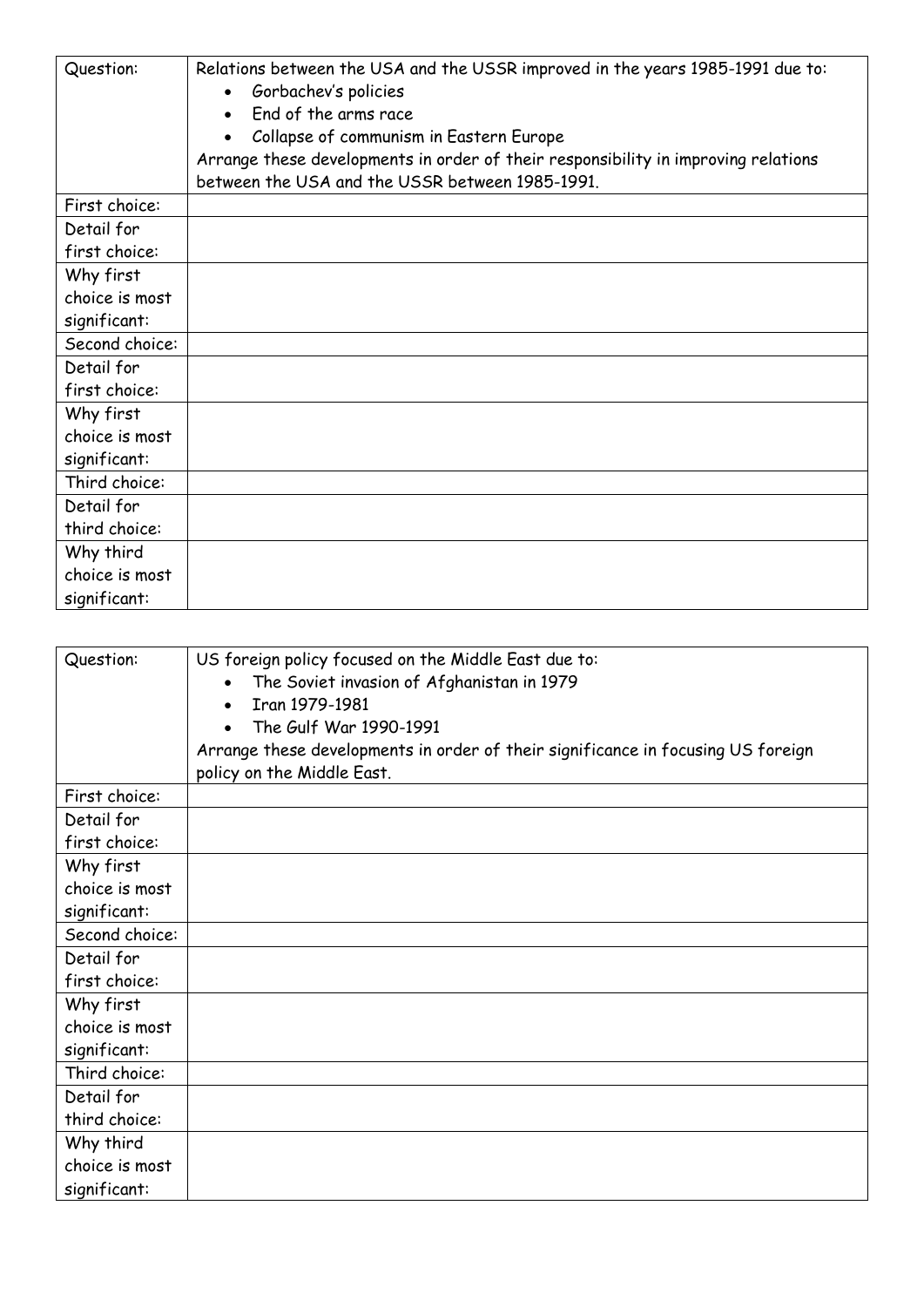| Question:        | Explain why relations between the USA and the USSR changed during the<br>1970s. |
|------------------|---------------------------------------------------------------------------------|
| Opening - give   |                                                                                 |
| two reasons:     |                                                                                 |
| First reason     |                                                                                 |
| why:             |                                                                                 |
| Explanation of   |                                                                                 |
| first reason:    |                                                                                 |
|                  |                                                                                 |
|                  |                                                                                 |
|                  |                                                                                 |
| Second reason    |                                                                                 |
| why:             |                                                                                 |
| Explanation of   |                                                                                 |
| second reason:   |                                                                                 |
|                  |                                                                                 |
|                  |                                                                                 |
|                  |                                                                                 |
| Conclusion -     |                                                                                 |
| summarise and    |                                                                                 |
| link back to the |                                                                                 |
| question         |                                                                                 |

|  | Topic 7: The search for world peace since 1970 - Potential Question 4's - 8 marks |  |
|--|-----------------------------------------------------------------------------------|--|
|--|-----------------------------------------------------------------------------------|--|

| Question:        | Explain why relations between the USA and China changed during the 1970s. |
|------------------|---------------------------------------------------------------------------|
| Opening - give   |                                                                           |
| two reasons:     |                                                                           |
| First reason     |                                                                           |
| why:             |                                                                           |
| Explanation of   |                                                                           |
| first reason:    |                                                                           |
|                  |                                                                           |
|                  |                                                                           |
|                  |                                                                           |
| Second reason    |                                                                           |
| why:             |                                                                           |
| Explanation of   |                                                                           |
| second reason:   |                                                                           |
|                  |                                                                           |
|                  |                                                                           |
|                  |                                                                           |
| Conclusion -     |                                                                           |
| summarise and    |                                                                           |
| link back to the |                                                                           |
| question         |                                                                           |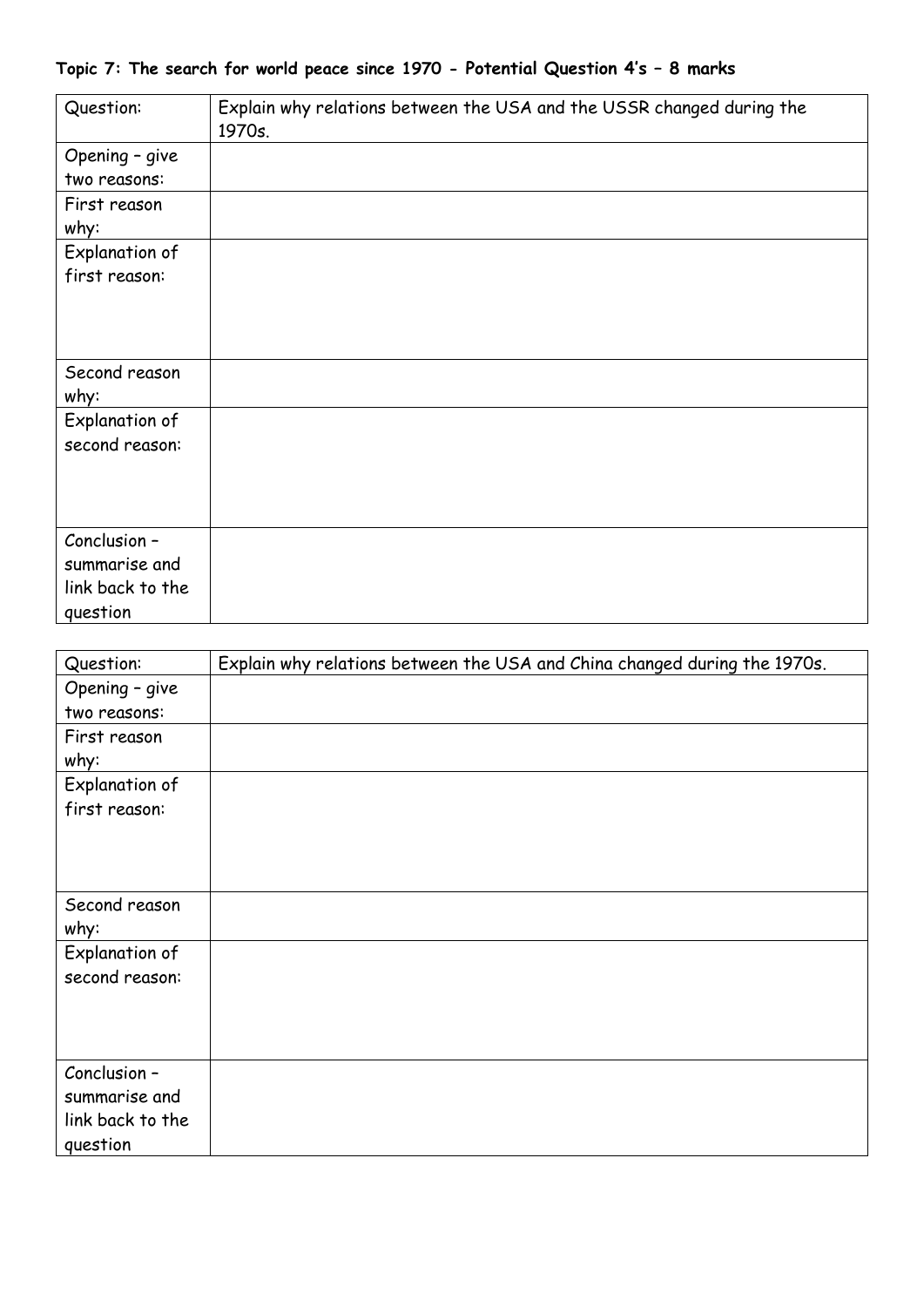| Question:        | Explain why relations between the USA and the USSR changed between 1979-<br>1984. |
|------------------|-----------------------------------------------------------------------------------|
| Opening - give   |                                                                                   |
| two reasons:     |                                                                                   |
| First reason     |                                                                                   |
| why:             |                                                                                   |
| Explanation of   |                                                                                   |
| first reason:    |                                                                                   |
|                  |                                                                                   |
|                  |                                                                                   |
| Second reason    |                                                                                   |
| why:             |                                                                                   |
| Explanation of   |                                                                                   |
| second reason:   |                                                                                   |
|                  |                                                                                   |
|                  |                                                                                   |
|                  |                                                                                   |
| Conclusion -     |                                                                                   |
| summarise and    |                                                                                   |
| link back to the |                                                                                   |
| question         |                                                                                   |

| Question:        | Explain why relations between the USA and the USSR changed between 1985- |
|------------------|--------------------------------------------------------------------------|
|                  | 1991                                                                     |
| Opening - give   |                                                                          |
| two reasons:     |                                                                          |
| First reason     |                                                                          |
| why:             |                                                                          |
| Explanation of   |                                                                          |
| first reason:    |                                                                          |
|                  |                                                                          |
|                  |                                                                          |
|                  |                                                                          |
| Second reason    |                                                                          |
| why:             |                                                                          |
| Explanation of   |                                                                          |
| second reason:   |                                                                          |
|                  |                                                                          |
|                  |                                                                          |
|                  |                                                                          |
| Conclusion -     |                                                                          |
| summarise and    |                                                                          |
| link back to the |                                                                          |
| question         |                                                                          |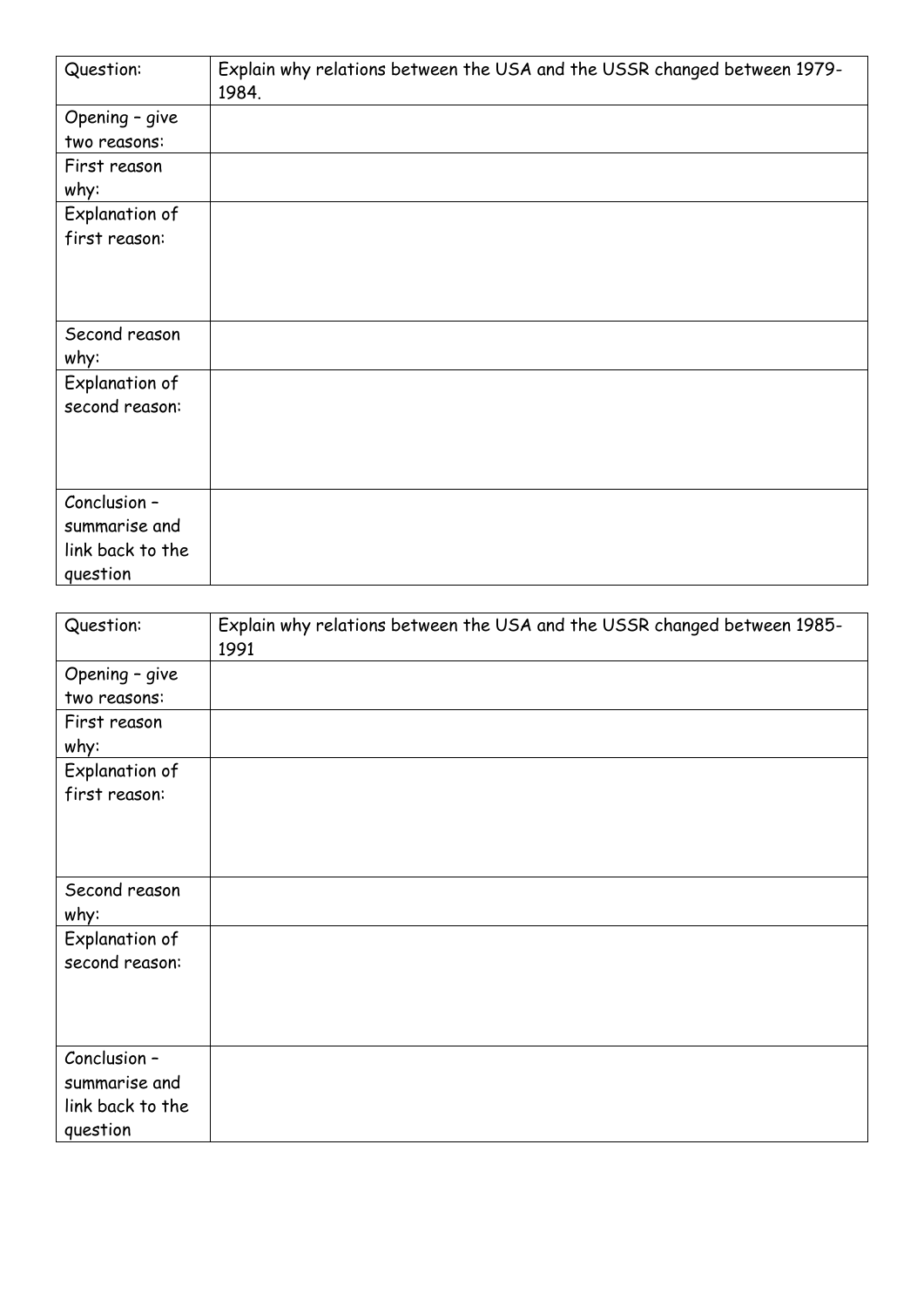| Question:         | How important was SALT I in reducing Cold War tension? |
|-------------------|--------------------------------------------------------|
| Discuss the given |                                                        |
| factor, its       |                                                        |
| significance and  |                                                        |
| two others:       |                                                        |
| First (given)     |                                                        |
| reason factor:    |                                                        |
| Detail for first  |                                                        |
| factor:           |                                                        |
|                   |                                                        |
|                   |                                                        |
| Reason why first  |                                                        |
| factor was        |                                                        |
| important:        |                                                        |
| Second (own)      |                                                        |
| factor:           |                                                        |
| Detail for second |                                                        |
| factor:           |                                                        |
|                   |                                                        |
|                   |                                                        |
| Reason why        |                                                        |
| second factor was |                                                        |
| important:        |                                                        |
|                   |                                                        |
| Third (own)       |                                                        |
| factor:           |                                                        |
| Detail for third  |                                                        |
| factor:           |                                                        |
|                   |                                                        |
| Reason why third  |                                                        |
| factor was        |                                                        |
| important:        |                                                        |
|                   |                                                        |
| Conclusion -      |                                                        |
| compare the       |                                                        |
| three factors,    |                                                        |
| reach a judgement |                                                        |
|                   |                                                        |

## **Topic 7: The search for world peace since 1970 - Potential Question 5's – 12 marks**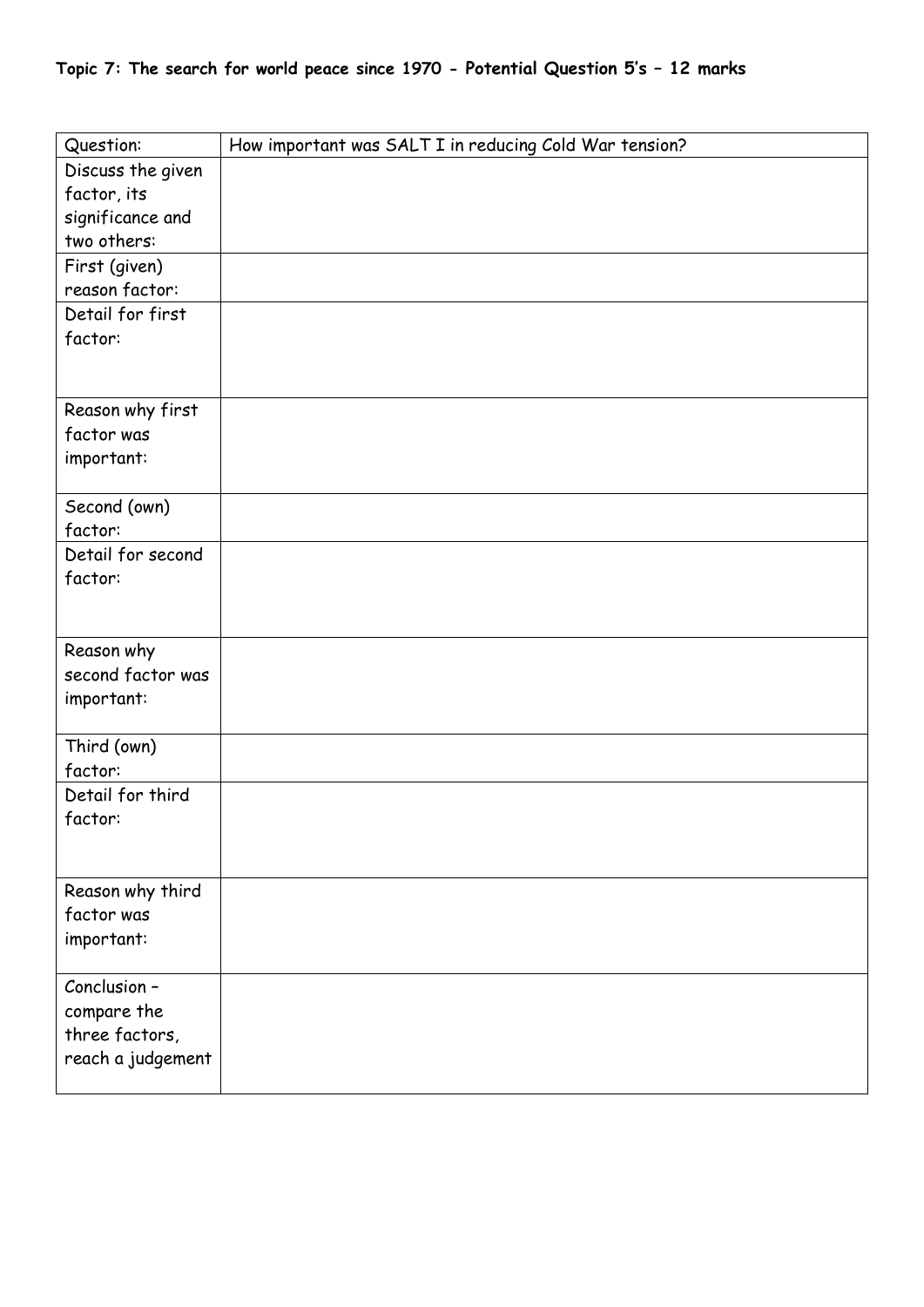| Question:         | How important was the attitudes of Presidents Carter and Reagan for the |
|-------------------|-------------------------------------------------------------------------|
|                   | changing relations in the Cold War between 1979-1984?                   |
| Discuss the given |                                                                         |
| factor, its       |                                                                         |
| significance and  |                                                                         |
| two others:       |                                                                         |
| First (given)     |                                                                         |
| reason factor:    |                                                                         |
| Detail for first  |                                                                         |
| factor:           |                                                                         |
|                   |                                                                         |
|                   |                                                                         |
| Reason why first  |                                                                         |
| factor was        |                                                                         |
| important:        |                                                                         |
| Second (own)      |                                                                         |
| factor:           |                                                                         |
| Detail for second |                                                                         |
| factor:           |                                                                         |
|                   |                                                                         |
|                   |                                                                         |
| Reason why        |                                                                         |
| second factor was |                                                                         |
| important:        |                                                                         |
|                   |                                                                         |
| Third (own)       |                                                                         |
| factor:           |                                                                         |
| Detail for third  |                                                                         |
| factor:           |                                                                         |
|                   |                                                                         |
|                   |                                                                         |
| Reason why third  |                                                                         |
| factor was        |                                                                         |
| important:        |                                                                         |
|                   |                                                                         |
| Conclusion -      |                                                                         |
| compare the       |                                                                         |
| three factors,    |                                                                         |
| reach a judgement |                                                                         |
|                   |                                                                         |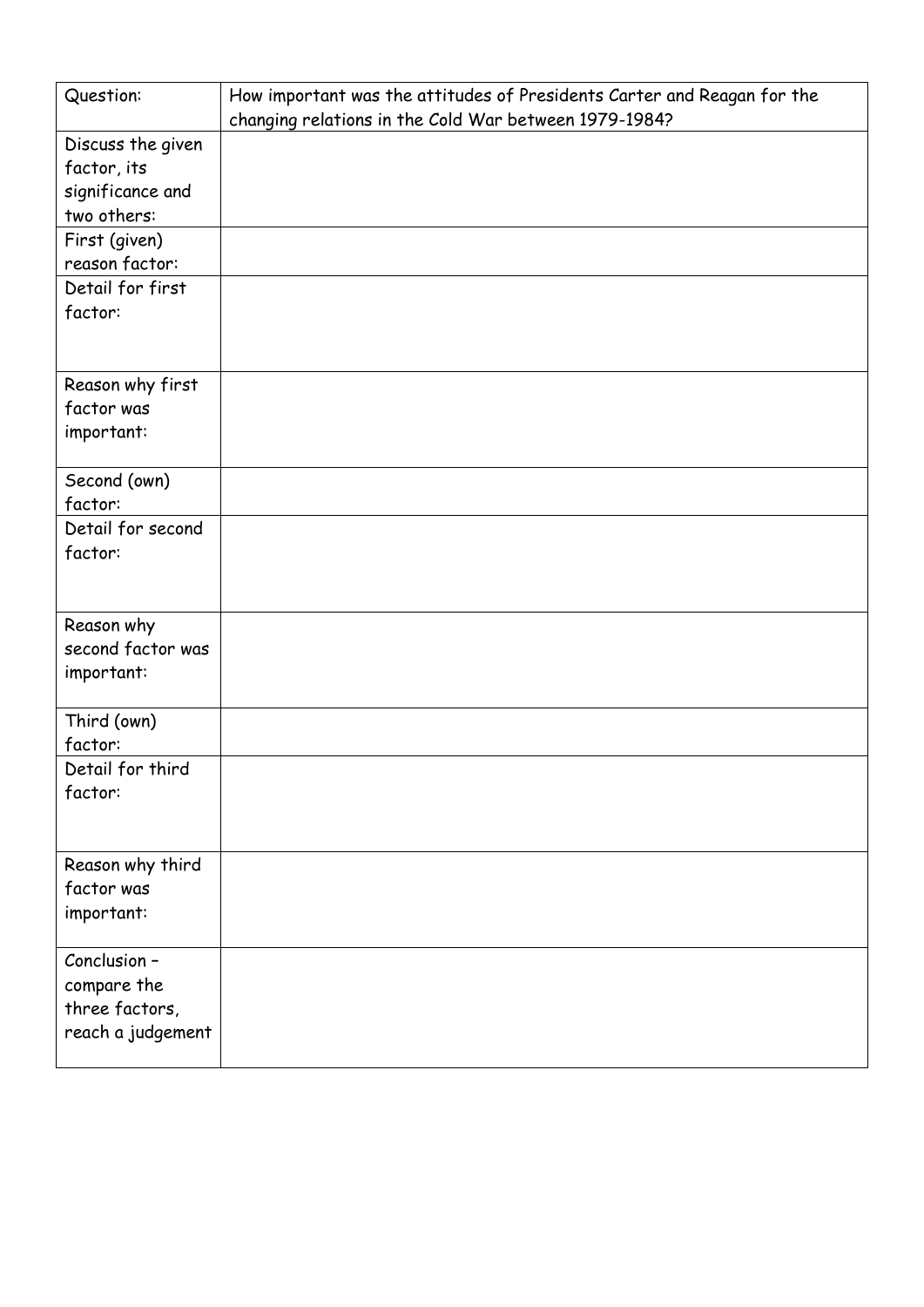| Question:         | How important was the end of the arms race in bringing about an end to the<br>Cold War? |
|-------------------|-----------------------------------------------------------------------------------------|
| Discuss the given |                                                                                         |
| factor, its       |                                                                                         |
| significance and  |                                                                                         |
| two others:       |                                                                                         |
| First (given)     |                                                                                         |
| reason factor:    |                                                                                         |
| Detail for first  |                                                                                         |
| factor:           |                                                                                         |
|                   |                                                                                         |
| Reason why first  |                                                                                         |
| factor was        |                                                                                         |
| important:        |                                                                                         |
|                   |                                                                                         |
| Second (own)      |                                                                                         |
| factor:           |                                                                                         |
| Detail for second |                                                                                         |
| factor:           |                                                                                         |
|                   |                                                                                         |
|                   |                                                                                         |
| Reason why        |                                                                                         |
| second factor was |                                                                                         |
| important:        |                                                                                         |
| Third (own)       |                                                                                         |
| factor:           |                                                                                         |
| Detail for third  |                                                                                         |
| factor:           |                                                                                         |
|                   |                                                                                         |
| Reason why third  |                                                                                         |
| factor was        |                                                                                         |
| important:        |                                                                                         |
|                   |                                                                                         |
| Conclusion -      |                                                                                         |
| compare the       |                                                                                         |
| three factors,    |                                                                                         |
| reach a judgement |                                                                                         |
|                   |                                                                                         |